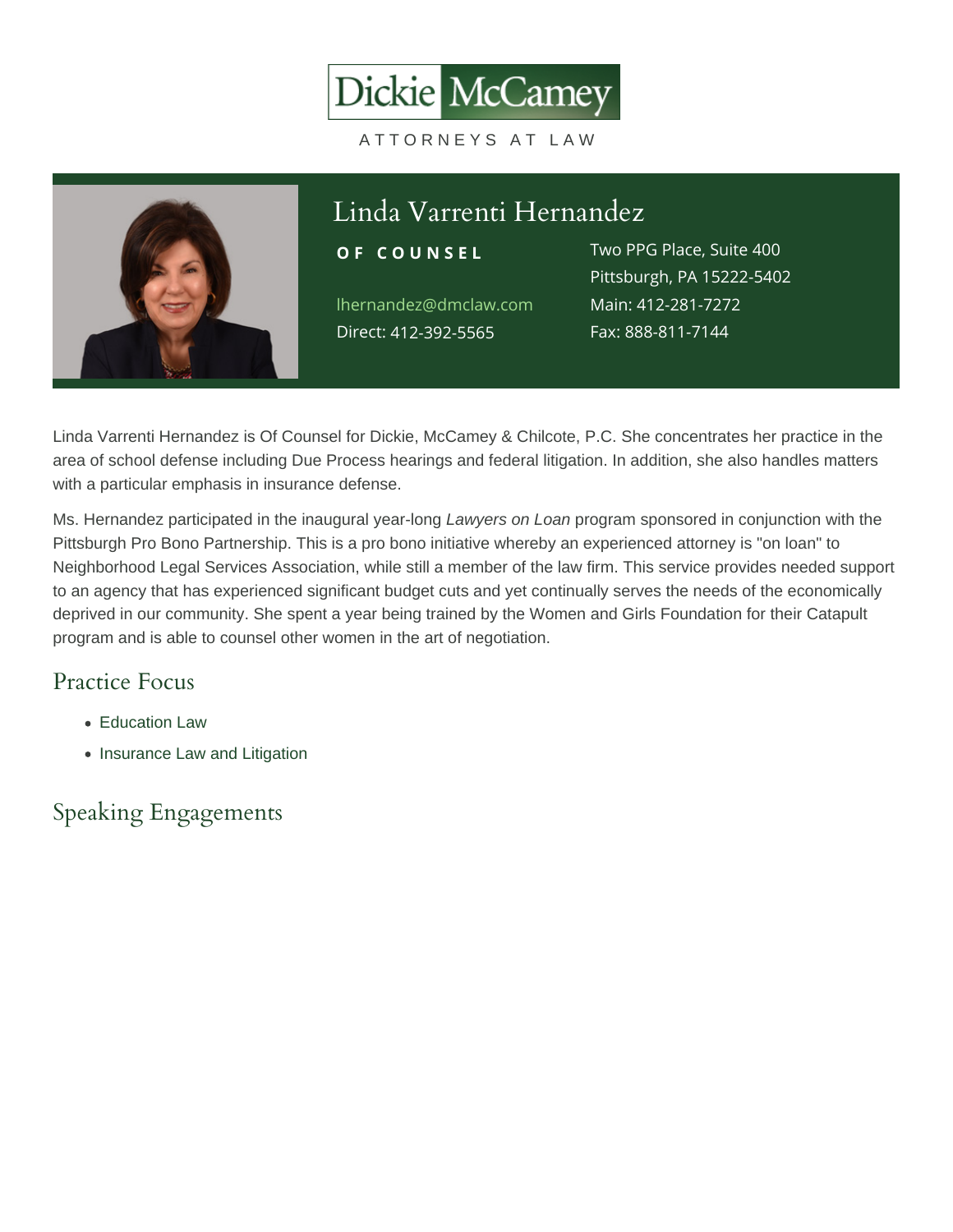- "How to Play TAG and Not be IT" (Co-Speaker), program for nursing home administrators and directors of nursing, 3/27/2014
- "Fundamentals of Family Law" (Co-Presenter), Pennsylvania CLE, 6/16/2011
- "Medicare Compliance: How It Affects Attorneys and Their Clients Involved in Litigation" (Co-Presenter), Pennsylvania CLE, 8/27/2009
- "Are You Ready for July 1, 2009?" (Co-Speaker), 4/15/2009 webcast
- "Understanding the Impact of the SCHIP Extension Act of 2007 on Your Business" (Co-Speaker), 1/14/2009 webinar
- "Medicare Enforcing Their Statutory Provision: Learn How to Protect Yourself and Your Company Now that Medicare Set-Asides are Required for Liability Cases as well as Workers' Compensation Cases" (Co-Presenter), 10/17/2007 seminar
- Frequent lecturer/presenter on innovative pro bono partnerships

### Publications

• Has written in various publications, including Juris (Duquesne Law School's magazine), about the Certification process in Pennsylvania courts

## Admissions and Licenses

- Pennsylvania Bar Admission
- Supreme Court of the United States
- United States Court of Appeals for the Third Circuit
- United States District Court for the Western District of Pennsylvania

# Memberships

- Allegheny County Bar Association (Gender Equality Committee Coordinator 2008–2011 and Institute for Gender Equality)
- Defense Research Institute
- Pennsylvania Bar Association (Women in the Profession Commission and Guardian ad Litem through Pro Bono Partnership's Custody Program)
- Pittsburgh Technology Council
- Pittsburgh Theological Seminary (Board of Directors)
- Women and Girls Foundation ("Art of Justice" honoree 2009)

### Community Involvement

- Child Watch of Pittsburgh (Board of Directors)
- Gwen's Girls' (President of Board of Directors)